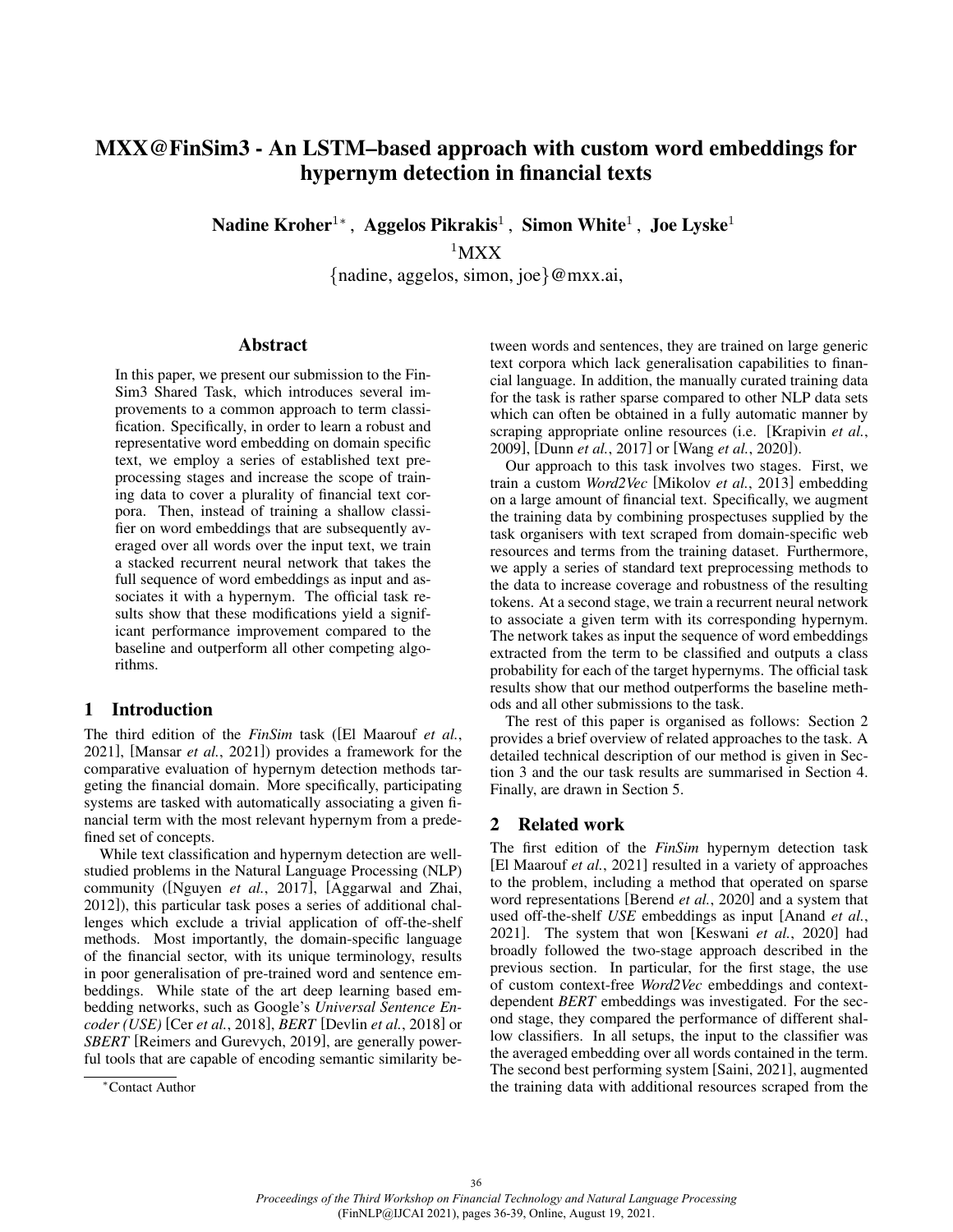

Figure 1: System overview

web and used hand-crafted features together with bi-gram TF-IDF features as input to a linear support vector machine.

# 3 Method

Our method follows the two-stage framework employed by the winning system of the previous edition of the task described in Section 2. At a first stage, we train a custom word embedding which maps words to vectors and is specifically trained to cover the unique terminology and use of language encountered in financial texts. The resulting word embeddings are then used to train a stack of *Long Short Term Memory (LSTM)* [Greff *et al.*, 2016] networks to map a sequence of word embeddings to the corresponding hypernym. An overview of the method is shown in Figure 1.

We selected this approach for two important reasons. Firstly, because it can operate on embedding sequences of arbitrary lengths rather than being restricted to a singled input vector, as it is the case with most shallow classifiers and simple feed-forward neural networks. In related approaches (see Section 2), the word embeddings extracted from individual words of a term are usually averaged to obtain a single embedding vector. Averaging is often, however, a simplification. For example, if only one out of five words is crucial to make a classification decision, its importance will be demoted by the averaging procedure. Furthermore, LSTMs are capable of learning temporal sequences and can thus leverage important information contained in the ordering of words within the term representation. In addition, LSTMs have relatively few trainable parameters compared to other fully-connected deep networks with many dense layers and can therefore be trained on smaller data sets with reduced over-fitting risk.

Below, the two stages of our method are described in more detail.

# 3.1 Custom word embedding

In order to generate a custom word embedding, we train the well-known Word2Vec algorithm, which can learn a mapping from a word to a vector in an unsupervised manner using unstructured text.

As training data, we use all sentences from the set of prospectuses and the flat *FIBO* ontology definitions supplied by the task organisers. In addition, we scraped all term definition from *Investopedia* 1 , an online lexicon for financial terms and added those sentences to the training data. We furthermore added all terms from the training data of the classification task to the training set. The latter was done to ensure that frequently occurring words and expressions will be added as tokens in the embedding model, as it is for example the case with the word "iTraxx" which appears frequently in terms of the "Credit Index" class.

We furthermore applied a cascade of standard NLP preprocessing steps to the raw text to obtain more representative and robust word embeddings:

- we converted all characters to lower case
- we removed common stopwords
- we excluded terms which contain non-alphabetic characters
- we applied lemmatization to retain only the root form of each word

The resulting sentences were then used to train a Word2Vec model using the skip-gram algorithm and a 128-dimensional embedding vector.

#### 3.2 Data augmentation

Even though the parameter count of our network architecture (see Section 3.3) is relatively low (approx. 150k parameters) compared to other deep, fully-connected architectures, the availability of training instances is also rather limited (approx. 1000 annotated terms were provided in the context of the task). We therefore augmented the training data using two mechanisms.

First, we identified a few web resources which contain additional terms that belong to a particular class

<sup>1</sup> <https://www.investopedia.com>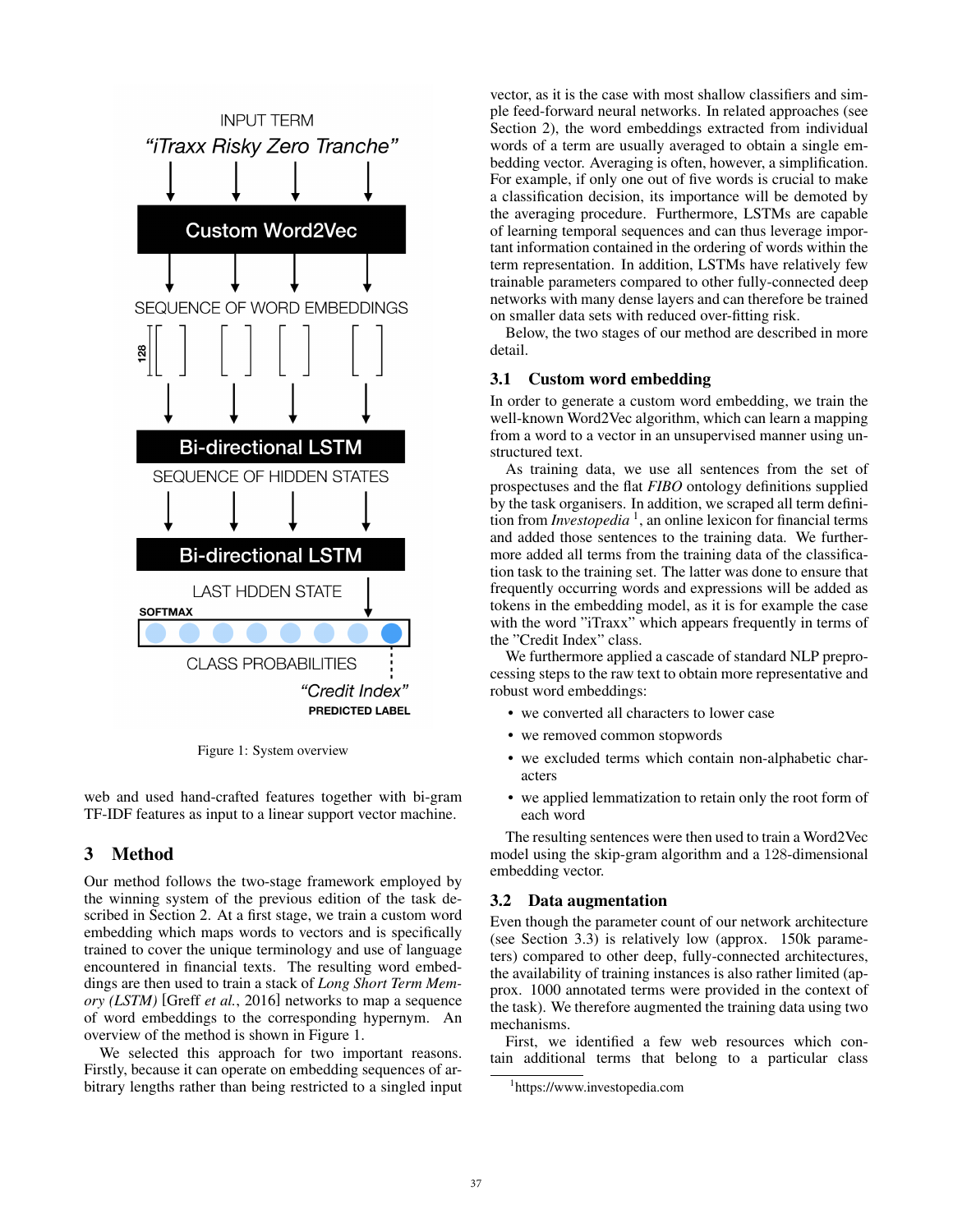with a high degree of certainty and can thus be easily scraped. For example, the website [www.advfn.com/nyse/](www.advfn.com/nyse/newyorkstockexchange.asp) [newyorkstockexchange.asp](www.advfn.com/nyse/newyorkstockexchange.asp) contains a list of companies that are listed in the NYSE index and therefore belong with a high degree of confidence to the class "stock corporation". Similarly, the website<www.bis.org/regauth.htm> lists numerous terms belonging to the "regulatory agency" class. In this way, we managed to gather additional instances for some of the target classes.

Secondly, we applied the text data augmentation method in [Marivate and Sefara, 2020] to expand the amount of training instances even further. More specifically, we created several variants of each term by replacing one of its words with the most similar word according to the custom Word2Vec model. For example, one augmentation of the term *"S&P Global Energy Sector Index"*, results in *"S&P Global Agriculture Sector Index"*. The example shows that the augmentation strategy yields additional instances that are mostly fictional but preserve characteristic word patterns and sentence structures. A more detailed description of this process can be found in [Marivate and Sefara, 2020].

After this procedure was completed, a total of 8000 training instances were available. We used 100 of the original terms supplied by the organisers as a validation set during the training procedure.

### 3.3 LSTM stack

The sequences of word embeddings are fed as input to a stack of two Bi-directional LSTMs, 64 units each. The first layer returns all intermediate hidden states (i.e., one per input embedding) and passes them to the second layer which returns the last hidden state only as a 64-dimensional output vector. This output is further connected to a dense softmax layer with one output node per class (17 output nodes in total).

The model is trained by minimizing the categorical crossentropy loss using the *Adam* [Kingma and Ba, 2014] optimiser with an initial learning rate of 0.0001. We employ an early stopping criterion which stops the training process if the validation loss fails to improve over a patience period of 5 epochs.

At run time, we can interpret the output of the softmax layer as class-specific probabilities and rank our predictions accordingly, e.g. the predicted class is the class with the highest output value, followed by the one with the second highest, etc.

# 4 Results

The methods submitted to the competition are evaluated based on two metrics, i.e., *accuracy*, which describes the percentage of correctly predicted tags and *mean rank*, which stands for the average rank of the correct class in the list of predicted labels.

On the held-out validation set, our method achieves an accuracy of 0.96 and an average rank of 1.06. The official results of the actual challenge test set show that our method obtained an accuracy of 0.941 and a mean rank of 1.113 on the test set, thus outperforming the two baseline methods (baseline 1: accuracy=  $0.564$  and mean rank= 1.941; baseline 2:

| team       | mean rank | accuracy |
|------------|-----------|----------|
| Baseline 1 | 1.941     | 0.564    |
| Baseline 2 | 1.75      | 0.669    |
| dicoe 1    | 1.180     | 0.889    |
| dicoe 2    | 1.162     | 0.904    |
| lipi 1     | 1.257     | 0.886    |
| lipi 2     | 1.22      | 0.895    |
| lipi 3     | 1.156     | 0.917    |
| MiniTrue 2 | 1.315     | 0.865    |
| MiniTrue 1 | 1.346     | 0.855    |
| MiniTrue 3 | 1.337     | 0.825    |
| <b>MXX</b> | 1.113     | 0.941    |
| yseop 1    | 1.236     | 0.883    |
| yseop 2    | 1.141     | 0.917    |

Table 1: Mean rank and accuracy across different algorithms from the official task results

accuracy= 0.669 and mean rank= 1.75) as well as all other submitted approaches. It can be observed that the results of our method on the test set are only slightly inferior to the training stage results, which can be interpreted as an indication of our method's robustness to over-fitting phenomena.

For the sake of completeness, the results of the baseline and all participating methods are summarised in Table 1.

# 5 Conclusions

We described a two-stage scheme for the classification of terms from the financial domain with respect to hypernym affinity. At a first stage, we extracted a custom Word2Vec embedding trained on domain-specific text that was preprocessed using a cascade of standard NLP methods. At a second stage, a stack of LSTMs was designed to take as input the sequences of word embeddings of a term and predict class probabilities for each of the possible hypernyms. We have also demonstrated that simple methods can be used to automatically gather additional data and augment the existing training corpus, thus permitting more complex networks to be trained with a reduced over-fitting risk. The official results of the task show that our approach outperforms both baseline methods as well as all other participating systems.

# Acknowledgements

The authors would like to thank Naomi Clarke for providing insightful discussions on data gathering and ontology interpretation procedures.

# References

- [Aggarwal and Zhai, 2012] Charu C Aggarwal and ChengXiang Zhai. A survey of text classification algorithms. In *Mining text data*, pages 163–222. Springer, 2012.
- [Anand *et al.*, 2021] Vivek Anand, Yash Agrawal, Aarti Pol, and Vasudeva Varma. Finsim20 at the finsim task: Making sense of text in financial domain. In *Proceedings of the Second Workshop on Financial Technology and Natural Language Processing*, pages 104–107, 2021.